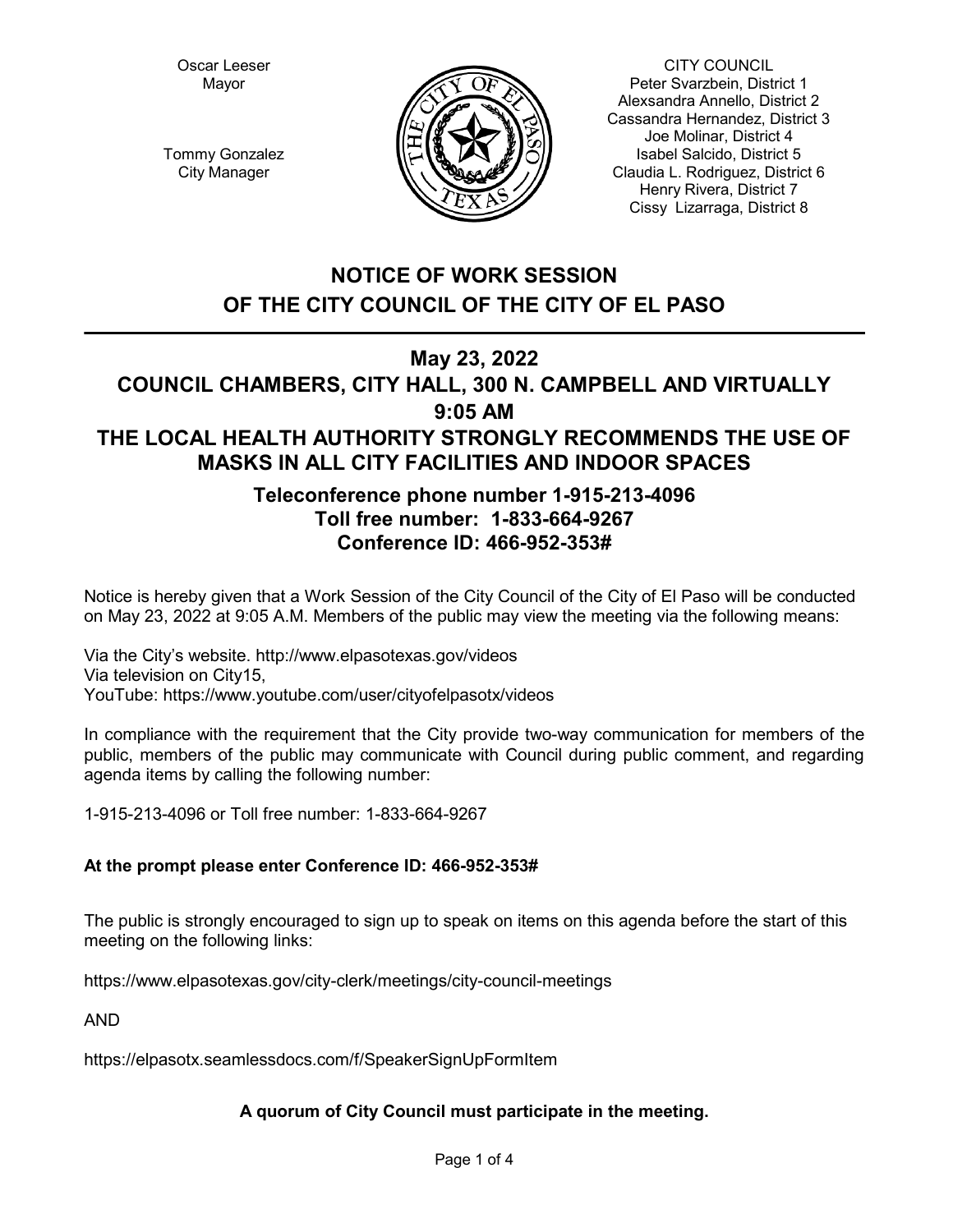## **AGENDA**

| 1. |                                                                                                                                                                                                                                                                                                                                                   | Discussion and action on an Emergency Ordinance of the City of El Paso,<br>Texas extending a Disaster Declaration due to a humanitarian, security, and<br>economic crisis resulting from a mass migration through El Paso.              | 22-639 |  |
|----|---------------------------------------------------------------------------------------------------------------------------------------------------------------------------------------------------------------------------------------------------------------------------------------------------------------------------------------------------|-----------------------------------------------------------------------------------------------------------------------------------------------------------------------------------------------------------------------------------------|--------|--|
|    | City Manager's Office, Mario D'Agostino, (915) 212-5605                                                                                                                                                                                                                                                                                           |                                                                                                                                                                                                                                         |        |  |
| 2. | Presentation and discussion by the COVID-19 Response and Recovery<br>Cross-Functional Team providing information on key activities, efforts, and<br>processes.                                                                                                                                                                                    |                                                                                                                                                                                                                                         |        |  |
|    | 1.                                                                                                                                                                                                                                                                                                                                                | Overview (Tommy Gonzalez)                                                                                                                                                                                                               |        |  |
|    | 2.                                                                                                                                                                                                                                                                                                                                                | City Attorney Overview (Karla Nieman)                                                                                                                                                                                                   |        |  |
|    |                                                                                                                                                                                                                                                                                                                                                   | a) State Disaster Declaration<br>b) Emergency Ordinances<br>c) Greg Abbott, in his official capacity as Governor of<br>Texas v. City of El Paso and Statewide Mask<br>Mandate Litigation<br>d) Additional Updates                       |        |  |
|    | 3.                                                                                                                                                                                                                                                                                                                                                | Team Lead Report:                                                                                                                                                                                                                       |        |  |
|    |                                                                                                                                                                                                                                                                                                                                                   | a) Health Focus (Hector Ocaranza, M.D.)                                                                                                                                                                                                 |        |  |
|    | 4. City Manager Wrap-up (Tommy Gonzalez)                                                                                                                                                                                                                                                                                                          |                                                                                                                                                                                                                                         |        |  |
|    | <b>All Districts</b>                                                                                                                                                                                                                                                                                                                              | City Manager's Office, Carey Westin, (915) 212-1063                                                                                                                                                                                     |        |  |
| 3. | Discussion and action on an Emergency Ordinance re-enacting Emergency<br><u>22-637</u><br>Ordinance No. 019035 extending a Disaster Declaration due to a Public Health<br>Emergency.                                                                                                                                                              |                                                                                                                                                                                                                                         |        |  |
|    | <b>All Districts</b>                                                                                                                                                                                                                                                                                                                              | City Manager's Office, Mario D'Agostino, (915) 212-5605                                                                                                                                                                                 |        |  |
| 4. | Discussion and action on an Emergency Ordinance re-enacting Emergency<br>Ordinance no. 019036 instituting emergency measures, as re-enacted, restated<br>and amended by Emergency Ordinance no. 019151; and further re-enacted and<br>amended by Emergency Ordinance nos. 019156, 019169, 019191 and 019284;<br>penalty as provided in section 8. |                                                                                                                                                                                                                                         | 22-638 |  |
|    | <b>All Districts</b>                                                                                                                                                                                                                                                                                                                              | City Manager's Office, Mario D'Agostino, (915) 212-5605                                                                                                                                                                                 |        |  |
| 5. |                                                                                                                                                                                                                                                                                                                                                   | Discussion and action on an Emergency Ordinance re-enacting Emergency<br>Ordinance No. 019241; allowing temporary uses on the public right of way and<br>private property by suspending various City Ordinances; penalty as provided in | 22-635 |  |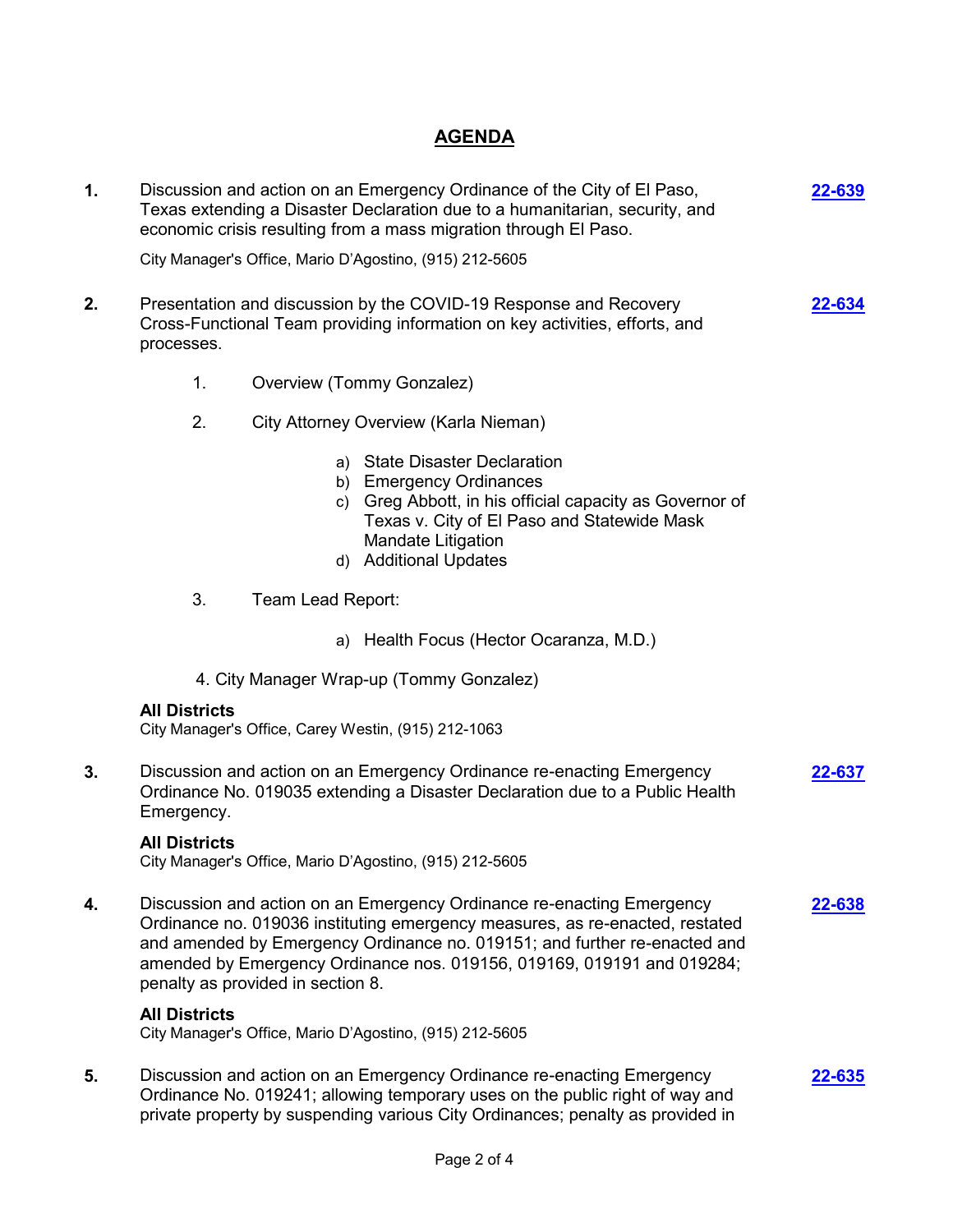Section 6.

#### **All Districts**

Capital Improvement Department, Sam Rodriguez, (915) 212-0065

| 6. | Discussion and action to override the Mayor's Veto of the May 16, 2022 motion<br>of City Council authorizing the First Amendment to the Amended and Restated<br>Employment Agreement between the City of El Paso and Tomas Gonzalez,<br>which lists the amended terms. | 22-650 |
|----|------------------------------------------------------------------------------------------------------------------------------------------------------------------------------------------------------------------------------------------------------------------------|--------|
|    | <b>All Districts</b><br>Members of the City Council, Representative Cassandra Hernandez, (915) 212-0003                                                                                                                                                                |        |
| 7. | Ad Hoc Charter Advisory Committee Update.                                                                                                                                                                                                                              | 22-648 |
|    | <b>All Districts</b><br>Strategic Communications Office, Laura Cruz-Acosta, (915) 212-1071                                                                                                                                                                             |        |
| 8. | Discussion and action to review and amend the employment agreement for the<br>City Attorney in alignment with the City's Strategic Plan goal of setting the<br>standard for sound governance and fiscal management.                                                    | 2-649  |
|    | <b>All Districts</b><br>Members of the City Council, Representative Henry Rivera, (915) 212-0007<br>Members of the City Council, Representative Cassandra Hernandez, (915) 212-0003                                                                                    |        |
| 9. | Discussion and action to review and amend the employment agreement for City<br>Manager in alignment with the City's Strategic Plan Goal of Setting the<br>Standard for Sound Governance and Fiscal Management.                                                         | 22-641 |
|    | <b>All Districts</b>                                                                                                                                                                                                                                                   |        |

Members of the City Council, Representative Cassandra Hernandez, (915) 212-0003

### **EXECUTIVE SESSION**

The City Council of the City of El Paso may retire into EXECUTIVE SESSION pursuant to Section 3.5A of the El Paso City Charter and the Texas Government Code, Chapter 551, Subchapter D, to discuss any of the following: (The items listed below are matters of the sort routinely discussed in Executive Session, but the City Council of the City of El Paso may move to Executive Session any of the items on this agenda, consistent with the terms of the Open Meetings Act and the Rules of City Council.) The City Council will return to open session to take any final action and may also, at any time during the meeting, bring forward any of the following items for public discussion, as appropriate.

| Section 551.071 | CONSULTATION WITH ATTORNEY                                         |
|-----------------|--------------------------------------------------------------------|
| Section 551.072 | DELIBERATION REGARDING REAL PROPERTY                               |
| Section 551.073 | DELIBERATION REGARDING PROSPECTIVE GIFTS                           |
| Section 551.074 | PERSONNEL MATTERS                                                  |
| Section 551.076 | DELIBERATION REGARDING SECURITY DEVICES OR SECURITY AUDITS         |
| Section 551.087 | DELIBERATION REGARDING ECONOMIC DEVELOPMENT NEGOTIATIONS           |
| Section 551.089 | DELIBERATION REGARDING SECURITY DEVICES OR SECURITY AUDITS: CLOSED |
|                 |                                                                    |

MEETING